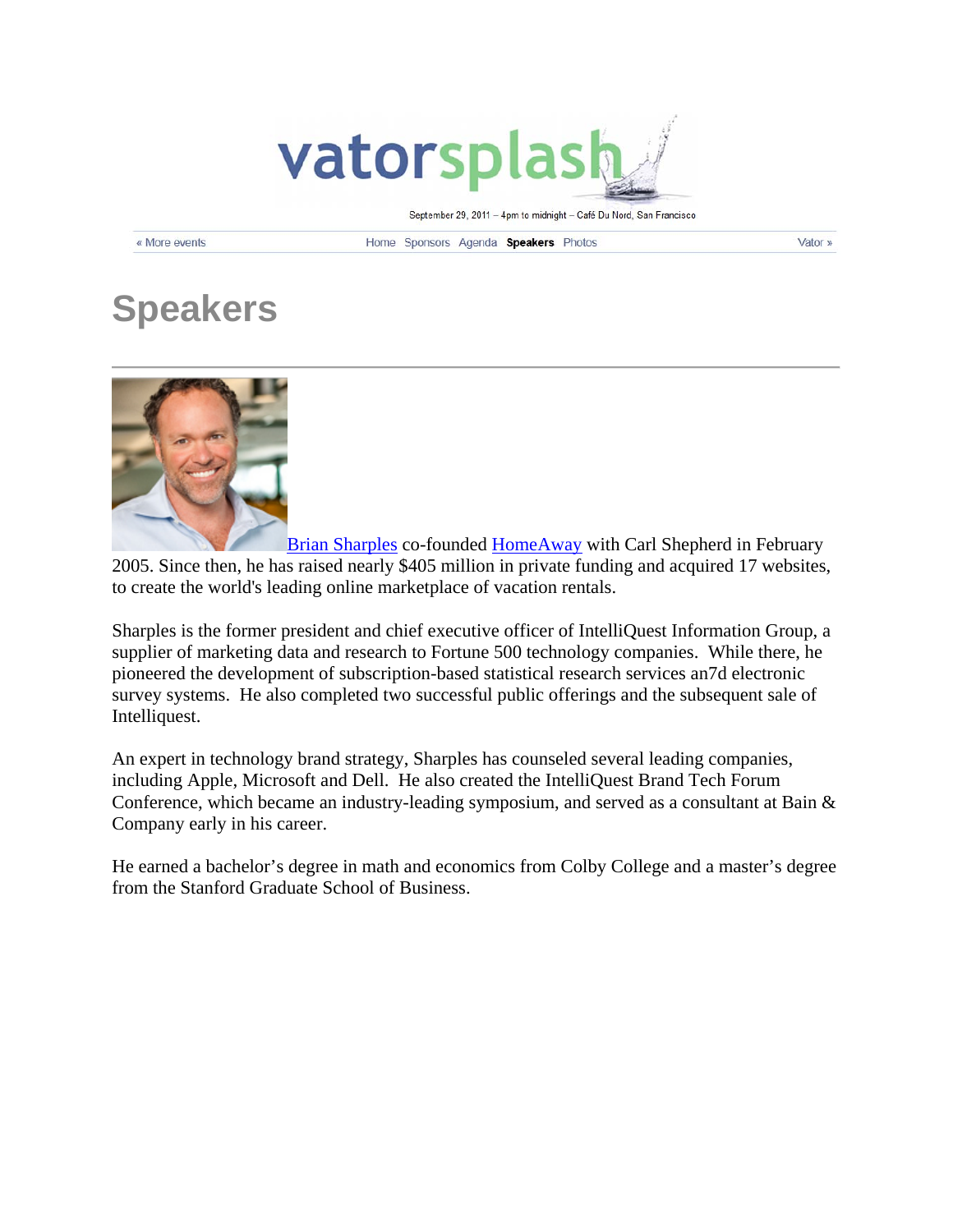

Jim Lanzone is President of CBS Interactive, a division of CBS Corporation (NYSE: CBS) and a top 10 global Internet property with over 250 million users per month. Lanzone is responsible for the strategy and operations of CBS Interactive worldwide, which includes properties such as CBS.com, CNET, CBSSports.com, GameSpot, CBSNews.com, Metacritic, Download.com, CHOW, TV.com and ZDNet. Prior to joining CBS Interactive, Lanzone was Co-founder and CEO of Clicker.com, the leading Internet television guide. Clicker was acquired by CBS Interactive in March 2011.

Lanzone is the former CEO of Ask.com (formerly Ask Jeeves), a top 10 global Internet property acquired by IAC/InterActiveCorp (NASDAQ: IACI) in 2005. From 2001-2008, Lanzone held various executive roles at Ask including SVP of Product Management, General Manager of Ask Jeeves U.S., and finally CEO. Before moving to Ask, Lanzone was Co-founder and President of eTour.com, a website discovery service that was acquired by Ask in May 2001.

Lanzone holds a B.A. from UCLA and JD/MBA from Emory University.

## **VC/Judges**



Russell Bertuccelli, Directorm at Grant Thornton LLP. Russ has more than 15 years of valuation, finance and consulting experience. While specializing in valuation, he has also spent significant time with a wide variety of forensic accounting, economic consulting and intellectual property matters. His services have been contracted for numerous purposes, including joint venture analysis, financial statement reporting, tax planning, mergers and acquisitions, financial due diligence and strategic planning.

Russ has specialized industry experience including medical devices, biotechnology, healthcare, shipping and logistics, high technology (hardware, software, and Internet), and telecommunications.

Education• Master of Business Administration, GoldenGate University• Bachelor of Arts, Political Economy,University of California, Berkeley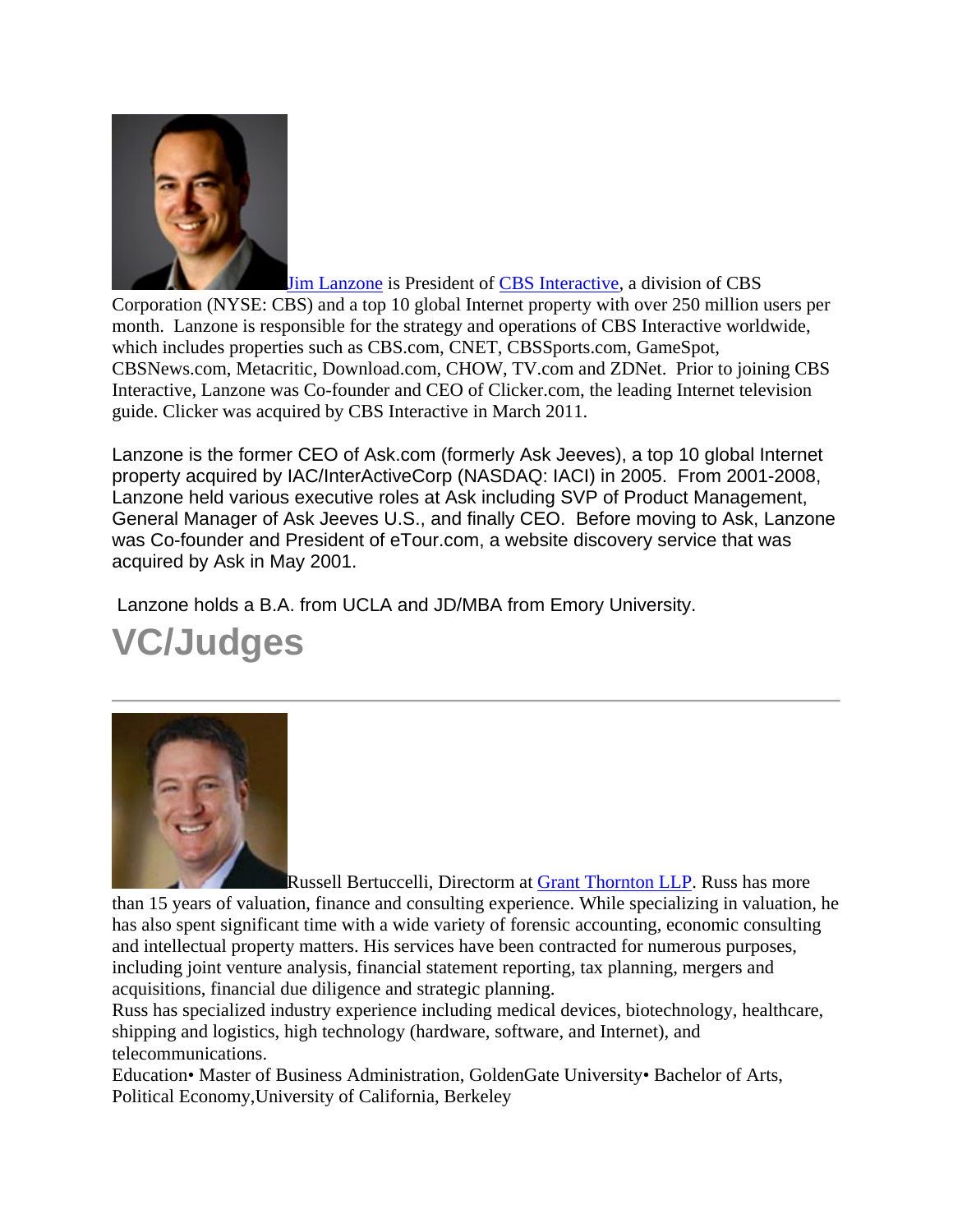Professional associations• Member, American Bar Association• Board Member – Silicon Valley Chapter,National Association of Corporate Directors



David Blumberg is the Managing Partner of Blumberg Capital. David has been investing in early stage technology companies for more than 24 years. His current investment focus includes Digital Media, Social Media, Mobility, SaaS/Technology Enabled Services and Internet.

Prior to founding Blumberg Capital in 1991, David managed technology investments with Claridge Investments, Adler & Co., Apax, and T. Rowe Price Associates. David launched the business development efforts for Check Point Software Technologies.

David earned his AB in Government, cum laude, from Harvard College and his MBA from the Stanford Graduate School of Business and INSEAD. David speaks French and is proficient in Hebrew and Spanish.

David serves as a member or observer on the Board of Directors of CaseStack, DoubleVerify, isocket, Hootsuite Media, Legolas Media, Mobile Spinach, VideoGenie, Parse.ly, CoverHound, Addepar and CredoRax. He is a member of the Pacific Council on International Policy.



Laura Bushnell is a partner in King & Spalding's Silicon Valley Corporate Practice Group. Her practice focuses on a wide variety of corporate and securities law matters for public and private companies, investment banks and venture capital firms. In 2010, Chambers USA selected Ms. Bushnell as one of America's leading lawyers for business in Corporate/M&A: Venture Capital.

Ms. Bushnell has extensive experience in corporate finance and securities law matters, and has represented issuers, investors and financial institutions in numerous capital raising transactions. These transactions include initial public offerings, follow-on and secondary offerings, PIPE financings, venture capital and seed financings, strategic investments and recapitalizations.

Ms. Bushnell has served as primary outside corporate counsel to companies in the life sciences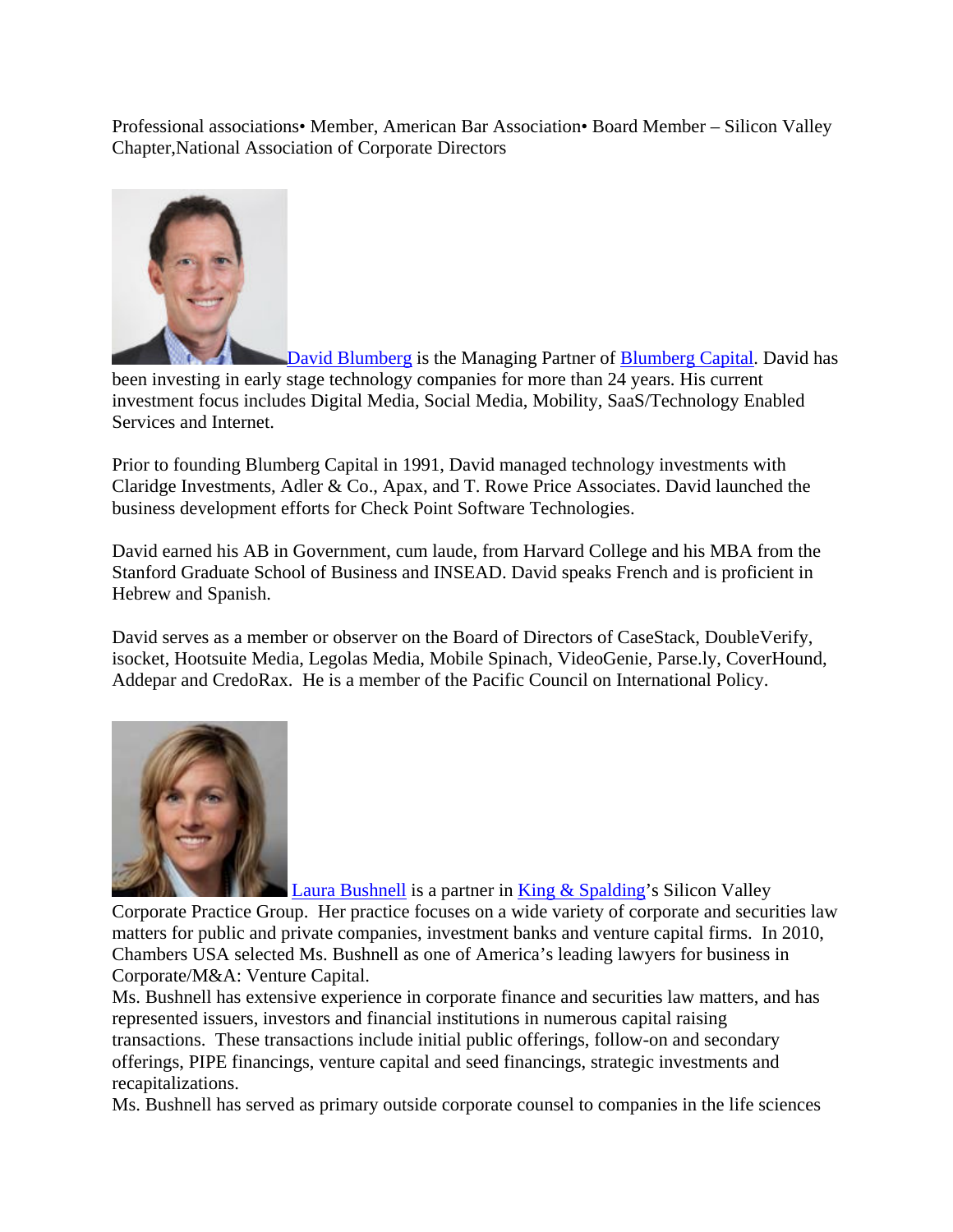and technology industries. She regularly consults with company management on commercial agreements, corporate governance, disclosure and SEC reporting obligations, employment and equity compensation, fiduciary duties, strategic transactions and general compliance with federal and state securities laws.



Noah Doyle has founded, launched and grown dozens of high technology products and companies in 20 years of entrepreneurship and management of innovation. Noah most recently directed the enterprise product line for Google's geospatial products, Google Earth and Google Maps. Prior to Google, Noah managed the Marketing Strategy and Corporate Development functions at Keyhole, Inc., the venture capital backed company that created the first Web-hosted digital earth model and was acquired by Google in 2004. Prior to Keyhole, Noah helped establish the Internet loyalty rewards marketplace as a co-founder of MyPoints.com, the largest Internet loyalty program with over 6 million active members, where he led product management and business development functions from the company's inception through an initial public offering and subsequent acquisition by United Airlines. As an angel investor prior to forming Javelin Venture Partners, Noah has supported over a dozen start-ups.

Noah's board memberships include Nexenta, Queplix, Sociable Labs, Rixty and Nuvon.



Josh Felser is a serial entrepreneur and early stage investor. He is the cofounding General Partner of Freestyle Capital, an early stage venture fund. He is also a cofounder and board member of The Start Project, a bay area startup incubator and the chairman and co-founder of FYI Living. Josh was the CEO and co-founder of Crackle (formerly Grouper), an Internet video community, acquired by Sony for \$65 million in 2006. Until February of 2001 he was GM of AOL Time Warner's music brands' Spinner, Winamp and Shoutcast. In October 1997 he became co-founder and President of Spinner.com, a leading Internet music destination until its 1999 purchase by America Online for \$320 million.

From 1994 to 1996 he was Head of business and product development in Qwest/U.S. West's Multimedia Group. From 1990 to 1994 he was an executive with News Corp., working with Fox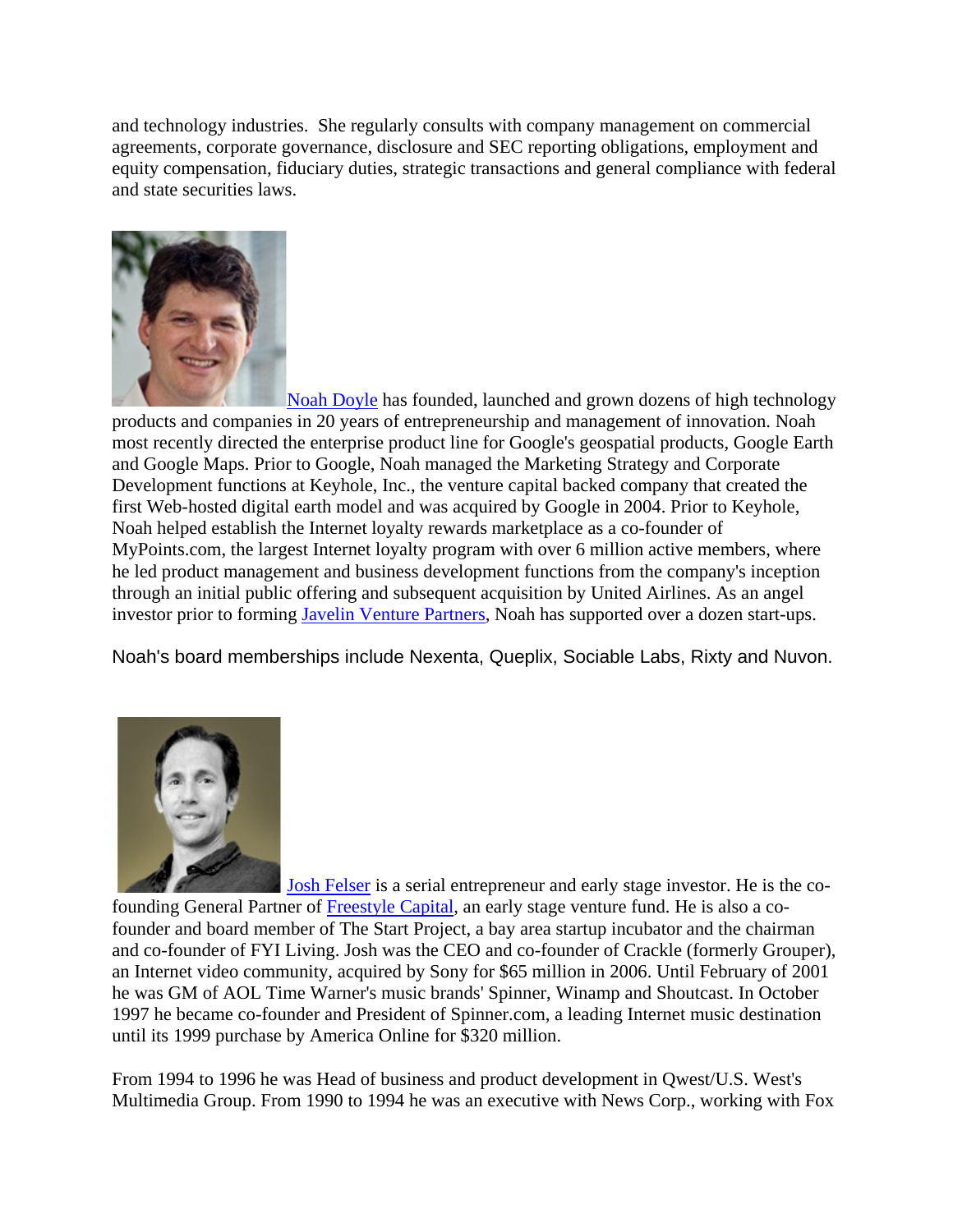Inc. in Los Angeles and BSkyB in London. Josh obtained a B.A. in Political Science and Economics from Duke University in 1986, an M.B.A. in Marketing from Duke's FUQUA School of Business in 1990 and is currently on the Board of Fuqua's Center for Entrepreneurship.



Bambi Francisco is founder and CEO of Vator, one of the largest business networks dedicated to high-tech entrepreneurs, and VatorNews, which provides news and information on innovation and entrepreneurship. Prior to Vator, Bambi was an awardwinning journalist at Dow Jones MarketWatch where she was the lead columnist/correspondent focusing on Internet trends and investments, appearing online and on TV.

She was a morning business anchor for KPIX, the CBS affiliate in San Francisco and made frequent appearances as an expert on technology on CNBC, Fox Business News, and CBS.



**Mark Goines** is a partner focused on the areas of financial technology, mobile, consumer and small business Internet services at Morgenthaler . He has an extensive track record of working with high growth companies as an entrepreneur, executive and angel investor. Exits from his angel investments include Mint, Baby Center, PayCycle and Nolo.com.

Prior to joining Morgenthaler, Mark was a successful angel investor. His investments included two Morgenthaler portfolio companies, Pageonce and Practice Fusion. He currently represents Morgenthaler on the Practice Fusion board.

Mark became an active investor and entrepreneur in 2000. He was an investor and board member at Mint, a consumer online financial management company that was sold to Intuit in 2009. He was also an investor and board member in Nolo.com, a self-help law service that was sold to Internet Brands in 2011. Goines co-founded and became chief marketing officer at PassMark Security, which was sold to RSA in 2006. He also invested in WePay (payments), BillFloat (lending) and Cozi (family organization).

Mark holds an M.B.A. and a B.S. from the University of California at Berkeley. He served as president of the Los Altos Educational Foundation and has been elected as a trustee of the Los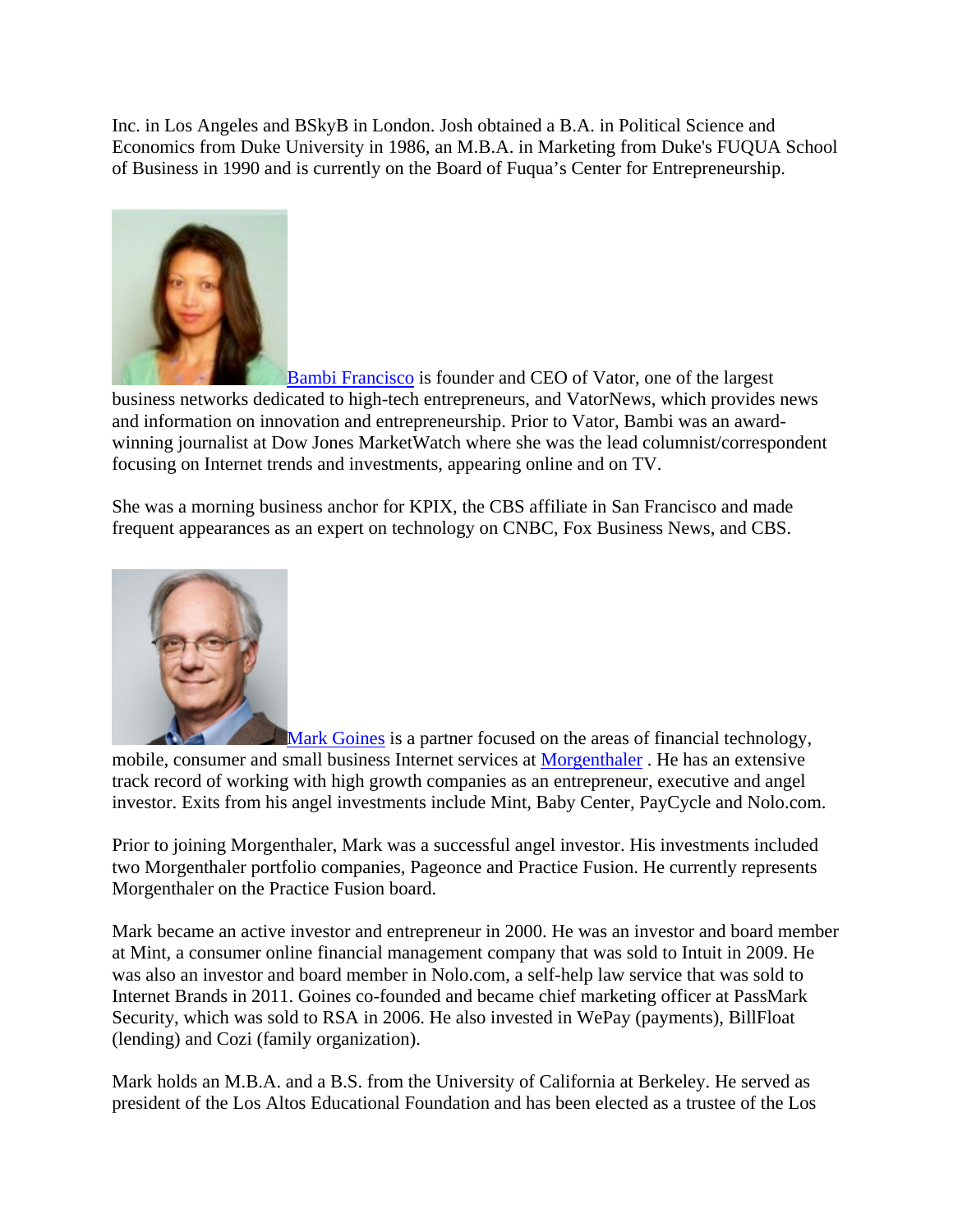## Altos School Board.



David Hornik For more than a decade, David has worked with technology startups throughout the software sector. In 2000, David joined August Capital to invest broadly in information technology companies, with a focus on enterprise application and infrastructure software, as well as consumer facing software and services.Prior to joining August Capital, David was an intellectual property and corporate attorney at Venture Law Group and Perkins Coie. In his legal practice, David represented high tech startups in all aspects of their formation, financing, and operations, including the likes of Yahoo!, Evite (Ticketmaster) and Ofoto (Kodak). Before that, David was a litigator in New York City at Cravath, Swaine & Moore. David has an eclectic educational background. He holds an AB in Computer Music from Stanford University, an M.Phil in Criminology from Cambridge University and a JD from Harvard Law School.



Richard Hsu is a partner in King & Spalding's Silicon Valley office

where he advises companies on corporate, licensing and associated business and intellectual property issues. Before joining King & Spalding, he was Managing Partner and Practice Group Leader at Townsend and Townsend and Crew (now Kilpatrick Townsend & Stockton). Prior to joining Townsend, Mr. Hsu was at Venture Law Group and former General Counsel at Cyrano Sciences, Inc. (acquired by Smiths Detection), a venture-backed company founded by Caltech Professors Nathan S. Lewis and Nobel Laureate Robert H. Grubbs.Mr. Hsu is a faculty member of the Practicing Law Institute (PLI) and Stanford Director's College, and was elected to the Executive Committee of the California State Bar IP Section. His articles have appeared in the San Francisco Daily Journal, New York Times, and the Los Angeles Business Journal.Mr. Hsu holds a J.D. from Columbia University and a BS from Caltech. He can be reached at rhsu@kslaw.com and maintains a blog at: http://hsutube.com.Web Blog: http://hsutube.comLinkedIn Profile: http://www.linkedin.com/in/richardhsuProfessional Bio: http://www.kslaw.com/people/Richard-Hsu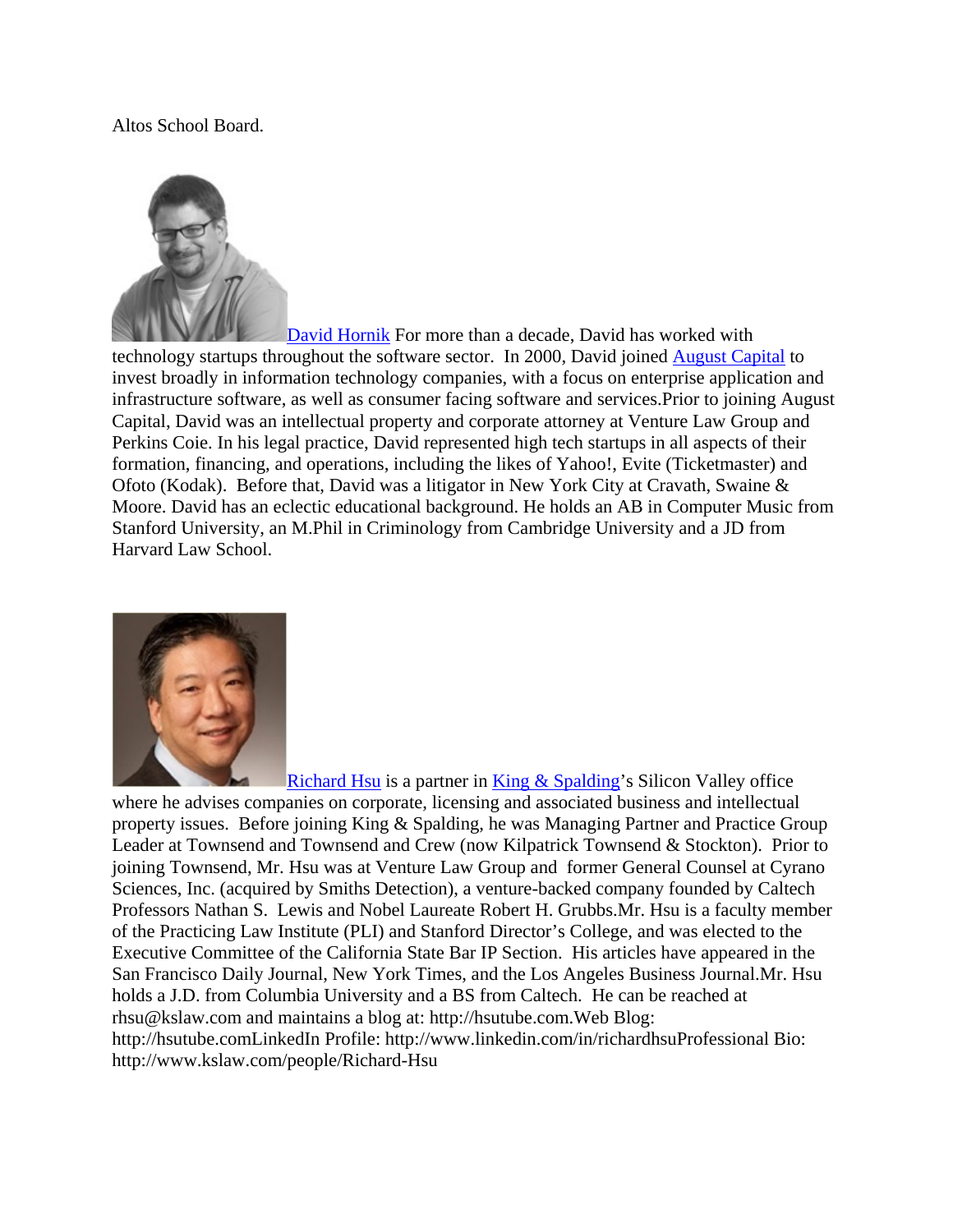

Brian Jacobs founded Emergence Capital with Jason Green and Gordon Ritter in 2003. He has over 20 years of venture capital experience, a deep national network and an understanding of how technology startups can become market leaders.

Prior to founding Emergence, Brian was an early General Partner at St. Paul Venture Capital. During his 10 years there, Brian helped to grow the firm to one of the 15 largest venture investors in the country and led the firm's Silicon Valley investing activities. His prior venture capital experience was at Security Pacific Venture Capital. Brian also worked for the Raychem, RCA, Westinghouse, and Polaroid, and he holds several patents.

Brian was named to the Forbes' Midas List of the top venture capital investors in 2006 and 2007. He is an experienced board member who has served on dozens of public and private boards. He currently serves on the boards of Intacct, YouSendIt, InsideView and Bill.com.

Brian's reputation for helping entrepreneurs build market-leading technology-enabled service companies comes from his active involvement in HireRight, BigFix (sold to IBM), nQuire Software (sold to Siebel Systems), NetPerceptions (NETP), WebTV (sold to Microsoft), NextCard (NXCD) and others. Brian has backed leading companies in other sectors, including Lexar Media (LEXR), Microchip Technologies (MCHP), and many others. Brian has a MS and BS in mechanical engineering from M.I.T. and an MBA from Stanford.



Joe Kraus has been with Google Ventures since 2009, and his primary areas of focus are mobile, gaming, and local services.

Prior to Google Ventures, Joe was a two-time entrepreneur. In 1993, he co-founded Excite.com, an early Internet search engine, holding multiple positions in the company, including leadership roles in product, business development, and marketing. More recently, he co-founded JotSpot in 2004, a wiki company that was acquired by Google in 2006. While at Google, Joe had multiple product management roles including Blogger, Picasa, Sites, Friend Connect, and OpenSocial.

In addition, Joe has been an active angel investor in multiple companies, including LinkedIn, Aardvark (sold to Google in 2010), Kongregate, and OpenCandy. Joe is also on the board of the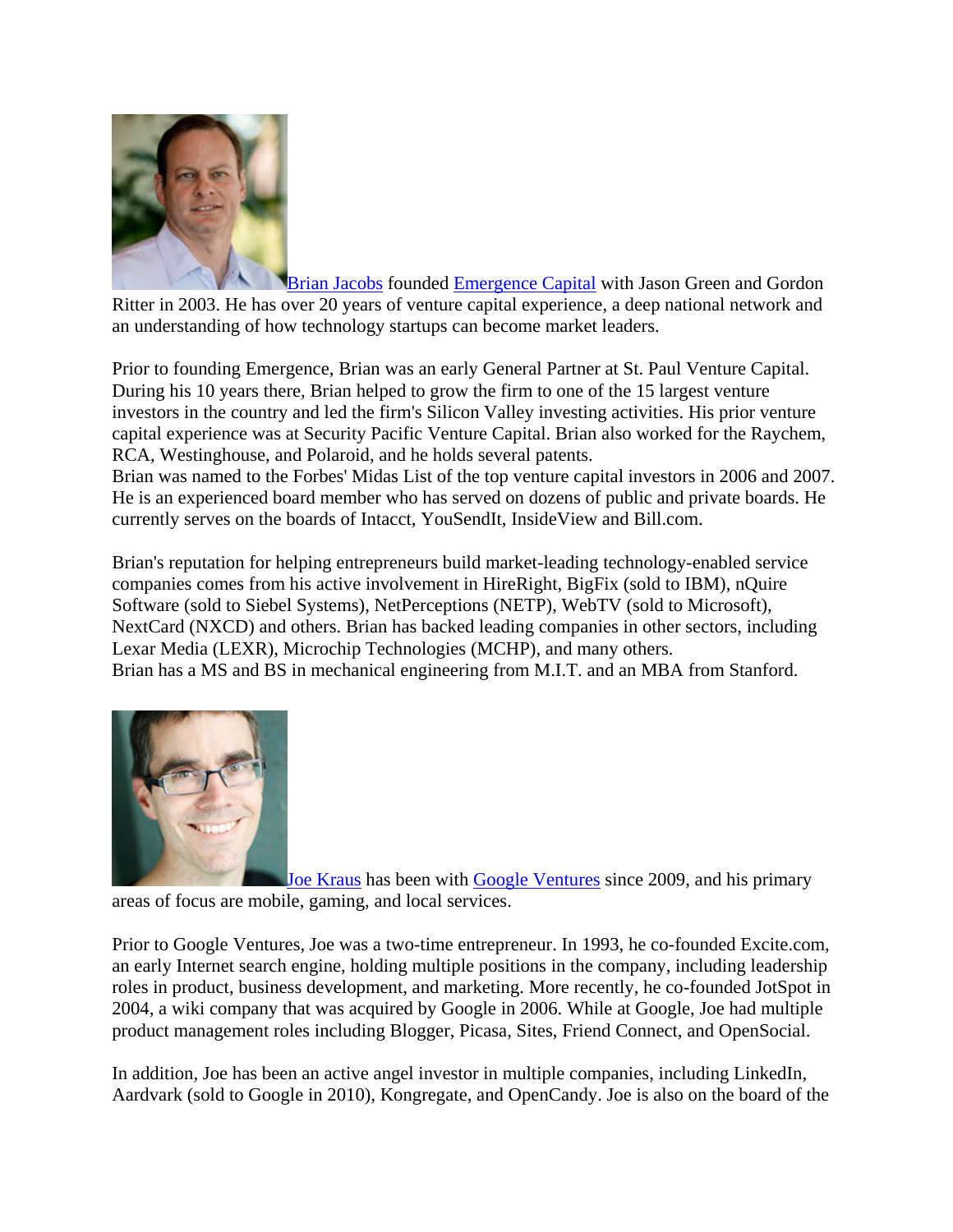## Electronic Frontier Foundation (EFF.org).

Joe received a B.A. from Stanford University.



Woody Marshall joined TCV in 2008 and has been in the venture capital industry since 1995. Woody's primary investment focus is in the payments, internet and mobile industries.Prior to joining TCV, Woody spent 12 years at Trident Capital, a leading venture capital and private equity firm focused on the software, business services and internet markets.

At Trident, Woody focused on the payments, internet and mobile markets and was involved in many of the Trident investments including Advanced Payment Solutions, AccountNow, Bytemobile, Merchant eSolutions, MapQuest and SideStep.Prior to joining Trident, Woody was an Associate with the Leveraged Capital Group of Banque Paribas. Earlier in his career, Woody was a Financial Analyst in the Corporate Finance department of Chase Manhattan Bank, where he specialized in merchant banking transactions.

Woody earned his B.A. from Hamilton College and his M.B.A. from the J.L. Kellogg Graduate School of Management at Northwestern University. He is currently on the Board of Directors of HomeAway, TheStreet.com and Xata and has been involved in the firm's investments in Facebook, Green Dot and Groupon



Eghosa Omoigui, is a Silicon Valley-based technology-focused investor and founding Managing Partner of EchoVC Partners. Before this, Eghosa was with Intel for nearly 10 years and his last role was as Intel Capital Director, Strategic Investments, Consumer Internet & Semantic Technologies, where he acted as a senior investment professional focused on platform-agnostic consumer web services and digital media-based investment opportunities. Omoigui also drove ICap's investment focus on next generation semantic technologies, smart data and the realtime web. Eghosa was personally responsible for (developing supporting theses for and) sourcing investment opportunities in various companies including AdMob, Jaiku, Powerset, Facebook, LinkedIn, Teracent and Pandora.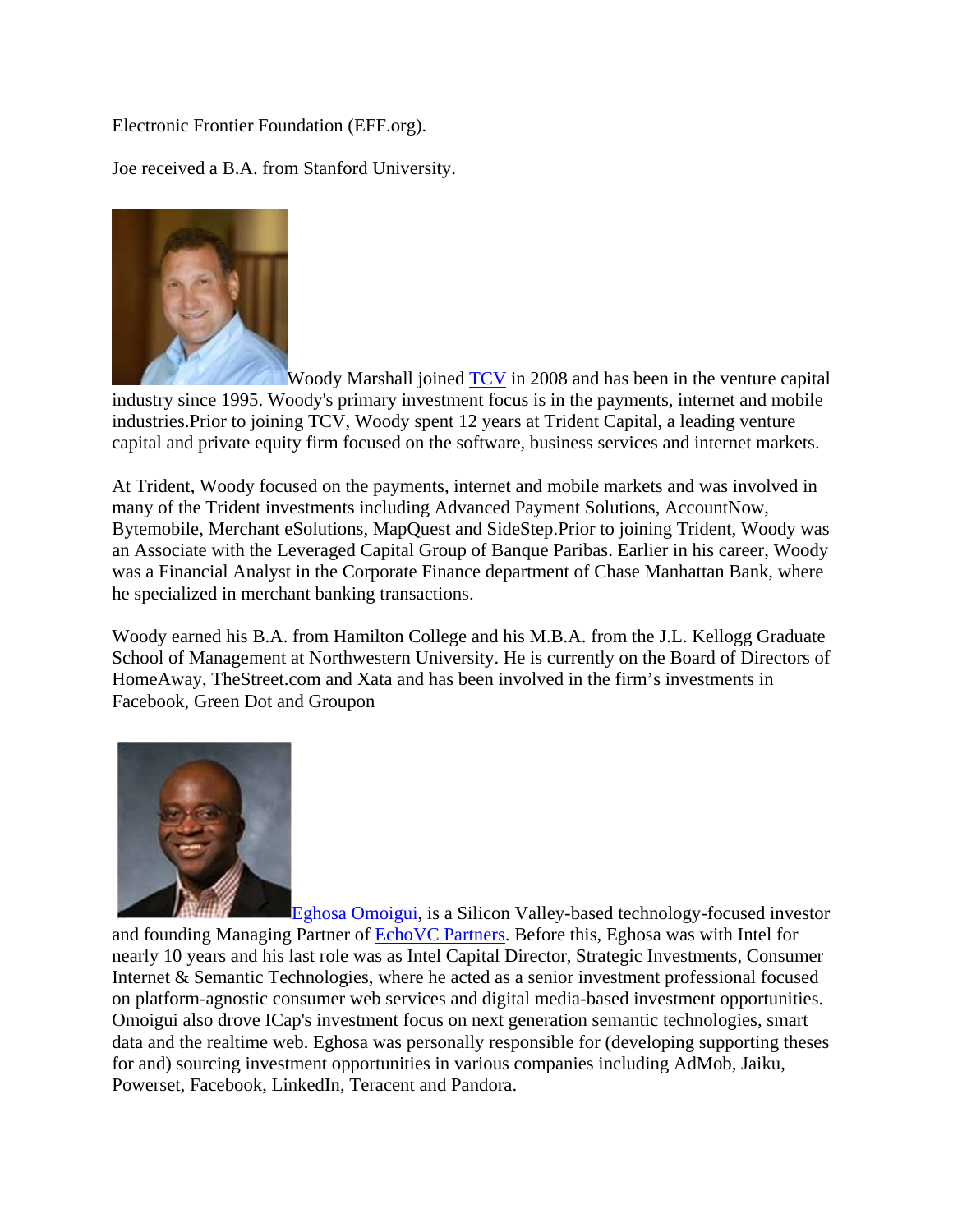Prior to this role, Omoigui was Chief of Staff to the President of Intel Capital (the largest global tech corporate VC), and, before that, Chief of Staff for Intel's Treasury organization, helping oversee an \$18B cash platform. Omoigui attended UPenn Law School and Olin Graduate School of Business at Babson College.

Representative investments include Stipple, Retailigence, Namesake, SpeakerText, Betaworks, Sense Networks, Voxify, SmartZip, Yatra, BuzzInTown, & Cerebra.



Cindy Padnos is the founding managing director of Illuminate Ventures, a high-tech focused venture capital firm based in the San Francisco Bay Area. Ms. Padnos has been an active member of the venture capital community since 2002. Prior to founding Illuminate, she was a director of Outlook Ventures where she was one of three investment professionals responsible for committing the firm's \$140 million fund. During her tenure, Ms. Padnos sourced more than half of the firm's new investments including companies in the IT infrastructure, software/SaaS, consumer Internet and mobile application spaces and built a track record of performance.

Ms. Padnos has developed a unique and widely recognized set of skills in the B2B cloud computing space as a result of her prior experience as an operator and investor. As a serial entrepreneur, Ms. Padnos helped deliver successful outcomes for several venture-backed startups and has participated in raising more than \$100 million in venture financing for early stage high-tech companies. She was founder and CEO of Vivant, (Acq. EVLV) one of the earliest ondemand/SaaS companies, served as president & CEO for Acumen (Pvt. M&A) transitioning the company to web-based delivery and vice president of marketing at Scopus Technology (IPO). She also held senior management positions at IDE, Ingres and at AT&T. Early on Ms. Padnos developed her market assessment skills and love of innovation in the high-tech sector as a consultant in the information technology practices of Arthur D. Little and Booz, Allen.



Ezra Roizen is a digital media investment banker with Ackrell Capital, a boutique investment bank. He is also an advisor and commenter on emerging ventures. He focuses on digital media,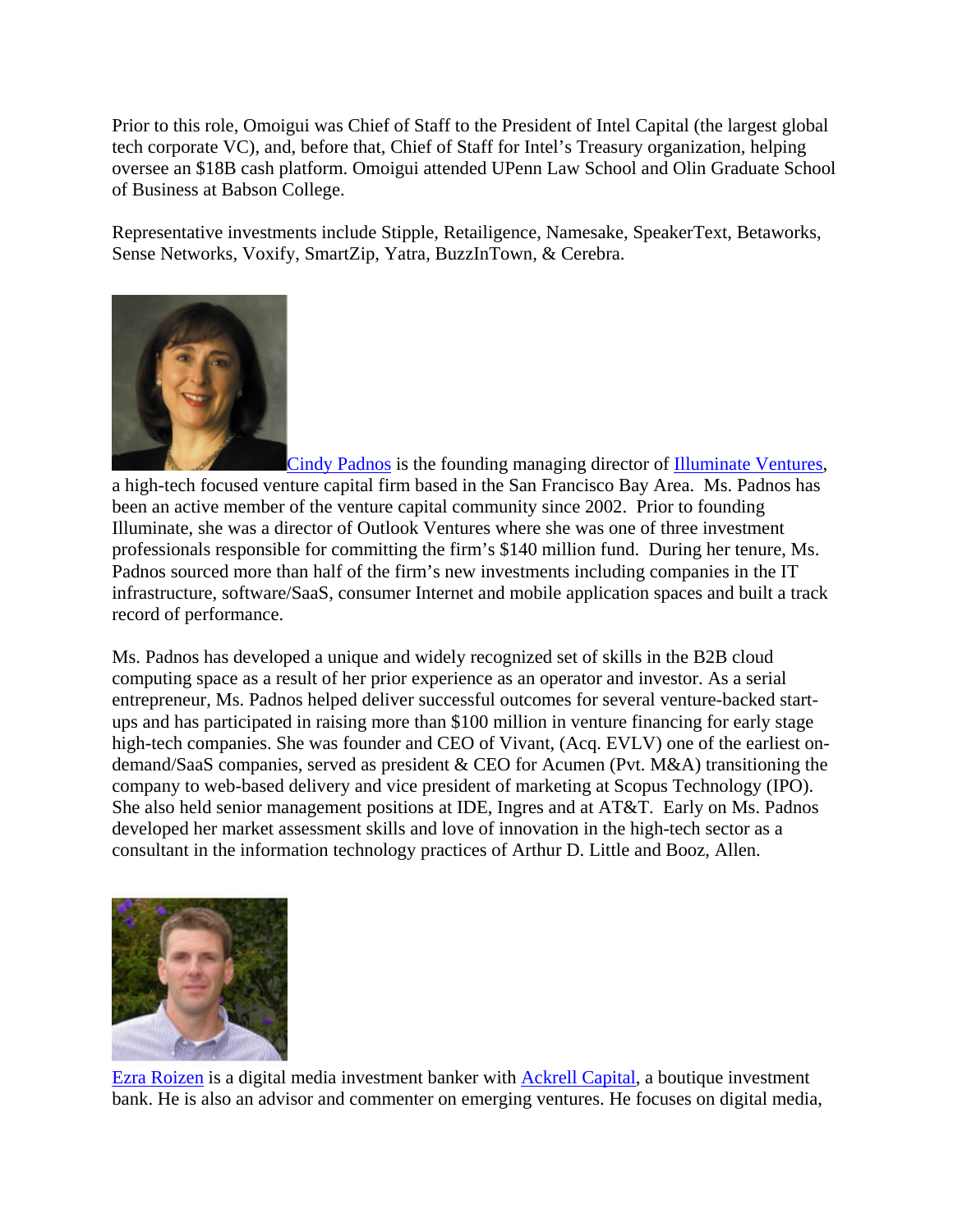e-commerce and mobile companies. Prior to banking, Ezra co-founded and was CEO of Montclare Technologies Inc. He also co-founded and was director of business development for Convoy, which is now part of Sybase. Ezra is the Chair of the UC Berkeley, Haas School of Business Alumni Council.



**Andrew Ross leads Grant Thornton's Bay Area Valuation Practice and** provides a range of services to entrepreneurial and venture backed companies, including both those that are raising their Seed round and those that are ready for an IPO or sale. His team addresses valuation, capital structure, compensation, and operational issues including compliance with tax and financial reporting requirements. They work with companies across the technology spectrum, including social networking, cloud computing, software, and hardware. They also have developed a focus in CleanTech.

Prior to Grant Thornton, Andrew had similar roles with Huron Consulting Group, Sutter Securities, and KPMG. He also took a turn as a start-up CFO at MagnetPoint, an early stage communications software company and has lead family office investments, including ChartWare, an electronic medical records star-up. In a prior career he worked in construction management where he helped build tangible things, including the Santa Clara County Jail (which he hopes is relatively unknown to the Vator community).

Andrew received a BS in Structural/Civil Engineering from UC Berkeley with a minor in Architecture and a very minor minor in Crew (Cal 155). He attended UCLA's Anderson School where he received an MBA in finance and considered a career in the film industry until he saw the movie "Swimming with Sharks" at which point he returned to the relative calm of the Bay Area



Adam Smith, West Coast Lead of AOL Ventures.

I am excited to take on the role as the West Coast Lead of AOL Ventures. As a runner, sculptur, painter and rock climber, I've scaled new heights as a Product Manager at Google. At the MIT Media Lab as a graduate student, I applied the right side of my brain as a Toy Designer making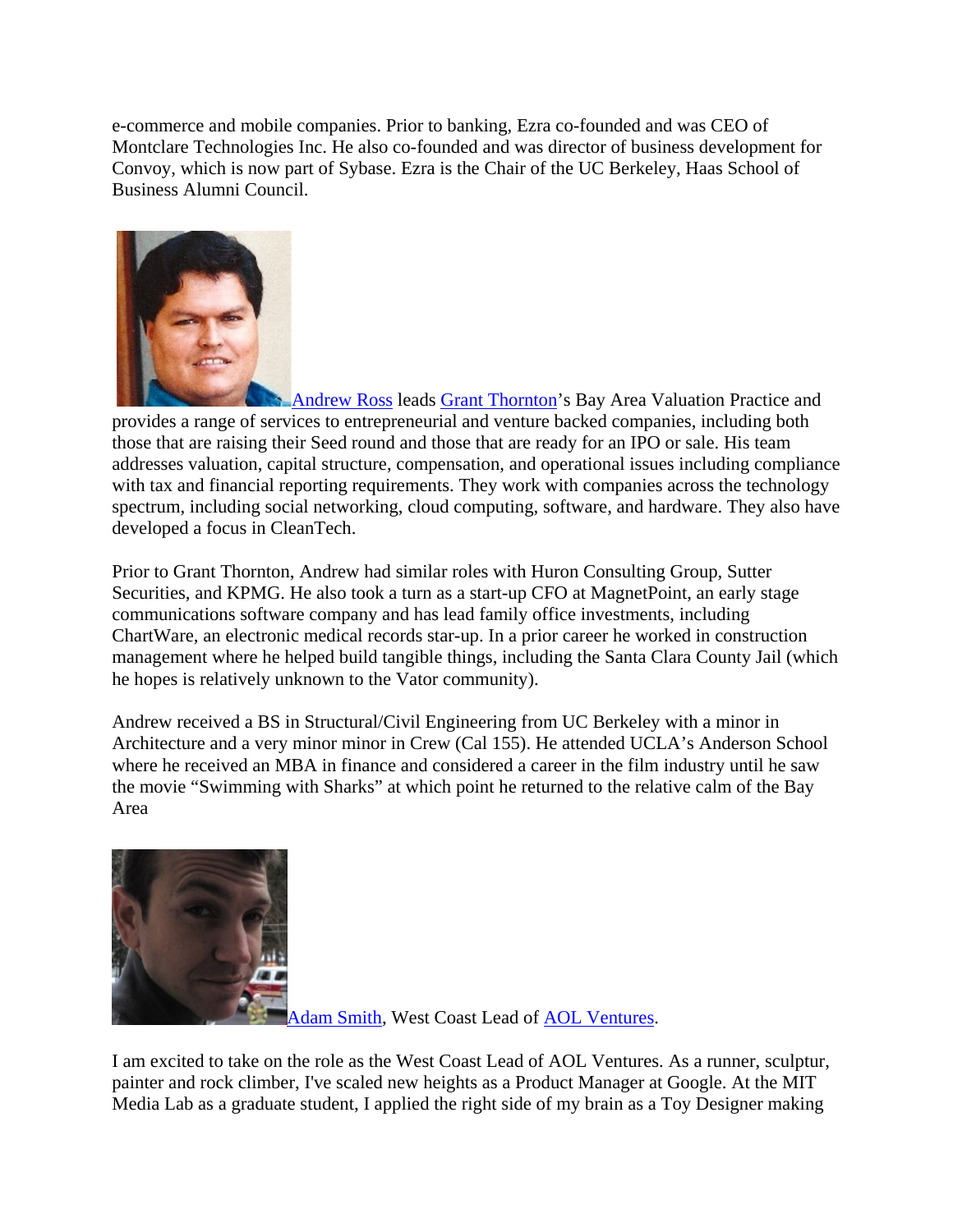toys that communicated with one another. Hailing from the great state of Alabama, I made use of both of my feet after learning it's better to ask for forgiveness than permission.



Alex Rosen is a Managing Director with IDG Ventures. He combines 18 years of venture capital experience with a deep understanding of technology products, making him a valuable advisor to new media and information technology companies. He currently serves on the Board of Directors of Minted, and monitors IDG Ventures' investment in Watchguard Technologies. Previously, he was a General Partner at Sprout Group, focusing on software and internet service areas.

Alex has been a board member or observer at mySimon (acquired by CNET), Quintus (IPO, acquired by Avaya), Fogdog (IPO, acquired by GSI Commerce), Sapient Health Network (acquired by WebMD), and Rhythms (IPO, acquired by AT&T). Alex started his venture capital career as an associate with General Atlantic Partners, served as an advisor to Vector Capital, and was an angel investor in several private companies including SideStep (acquired by Kayak). He holds BS degrees in electrical engineering and economics from MIT and an MBA from Stanford University.



Bill Tai; Board Member of startups Glyde, Maxthon, Nantero, Scribd, & WangYou Media as well as Seed Investor in AppMakr, ContextLogic, Schematc Labs, Sensr.net & StackMob,as a Partner at Charles River Ventures.

Individual Angel Investor in LoveMachine LLC, Slimdevices, Tango.me, TVU Networks, Tweetdeck, VideoEgg and other similarly cool companies.

Previously: Startup Investor ---to--> IPO & Public Board Director of: 8x8 Inc. (NASD:EGHT), Award Software (NASD:PTEC), iAsiaWorks (NASD:IAWK), imGo (HKSE:0067), Microtune (NASD:TUNE), Network Peripherals (NASD:NPIX), Transmeta (NASD:TMTA); investor (no board seat) in an additional 8 startups that evolved to IPO on NASDAQ.

As an entrepreneur: Founder, Chairman & CEO of iAsiaWorks (NASD:IAWK), Chairman of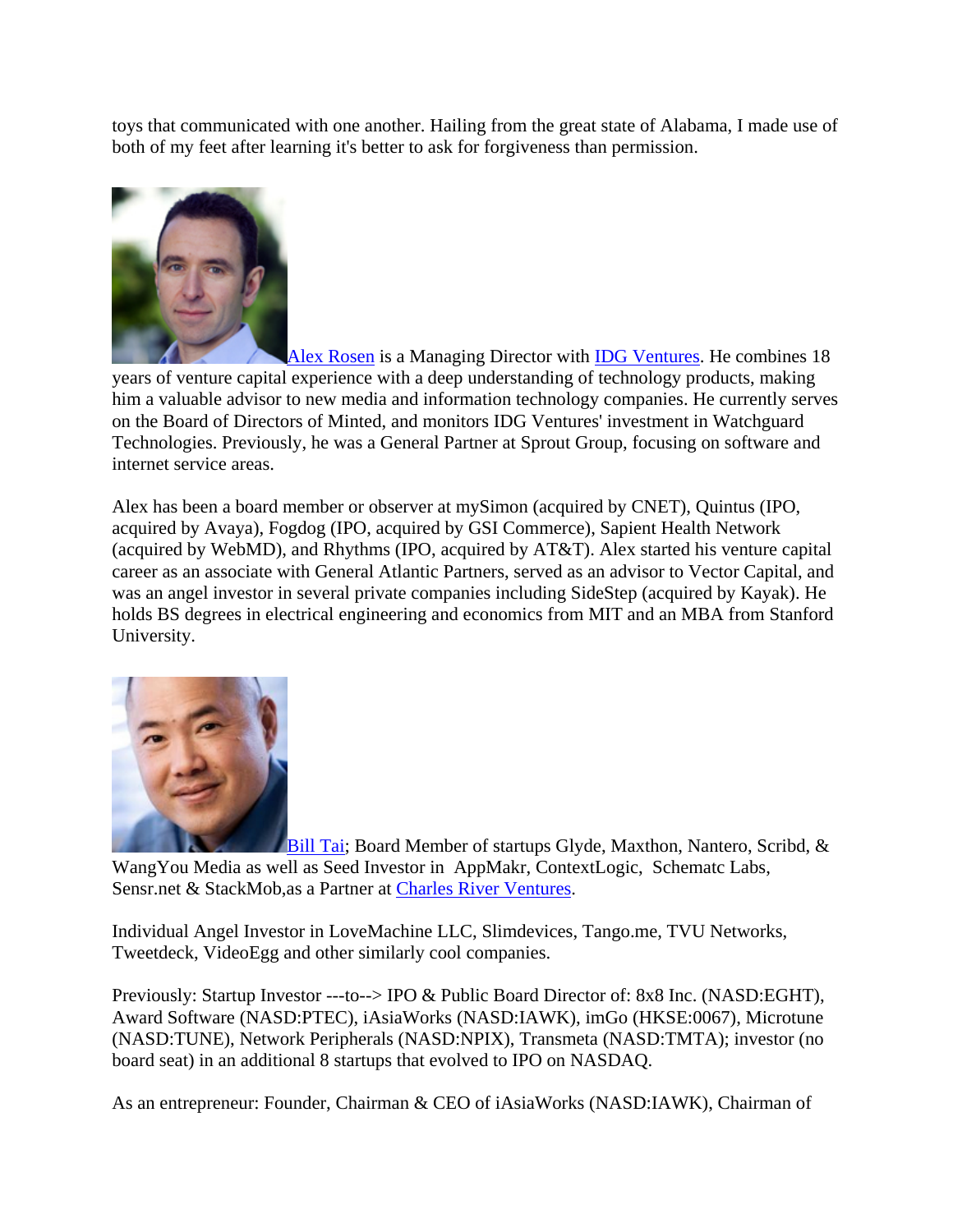IPinfusion (acq by Access, Tokyo Exchange:4817), Founder & President of Tradebeam (acq by CDC Software NASD:CDCS).

USA Team Rider, Cabrinha Kiteboarding Olympic Ambassador, Int'l Kiteboarding Association (Rio de Janeiro, Brazil 2016 ! )

Adjunct Professor of Innovatioon at James Curtin University, Perth Western Australia.



Rob Theis invests in technology infrastructure and applications companies at ScaleVP. He currently serves on the boards of BrightRoll, HubSpot, Scale Computing and Tapulous (Acq: Disney). Prior to joining ScaleVP, Rob was General Partner with DCM (Doll Capital Management), and invested in leading companies, including Jaspersoft, NeoPath Networks (Acq: Cisco), PGP Corporation (Acq: Symantec), Roamware, VanceInfo (NYSE: VIT), and Wikinvest.

Rob's investing career builds on his global experience driving technology startups' sales, marketing and partnership success. As executive vice president for New Era of Networks (NEON), Rob grew the company to \$200Million in revenues and was instrumental in leading NEON through a successful IPO. Prior to NEON, Rob spent 10 years in executive roles at Sun Microsystems, where he drove growth in a series of new strategic initiatives, including Sun's success in the Financial Services Industry sector. Rob's previous experience includes launching Silicon Graphics' initial workstations and selling timesharing services for McDonnell Douglas (now Boeing).

Rob was awarded the Honors Scholarship at the University of Pittsburgh, where he earned a B.A. degree in economics. In Rob's spare time, he is a Sheriff cliff/mountain rescue specialist, rescue diver and serves on the boards of University of Pittsburgh AA and Royal Bank of Canada investment committee.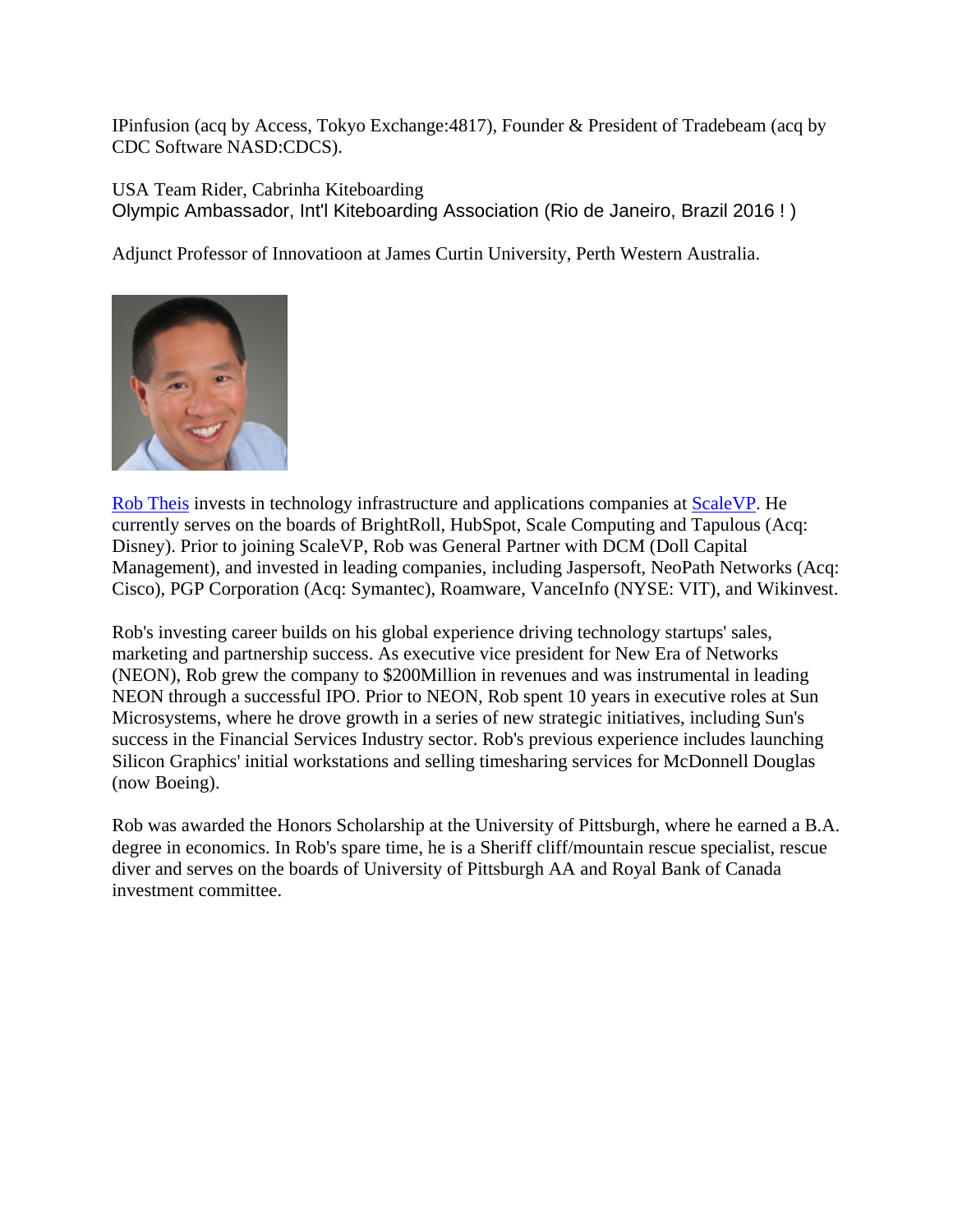

Geoff Yang is a Founding Partner of Redpoint Ventures. Prior to founding Redpoint, Geoff was a general partner with IVP, a firm he joined in 1987.

Geoff emphasizes investments in consumer media and infrastructure. His media and advertising investments include Ask Jeeves, Excite, MySpace and TiVo. His networking investments include BigBand, Calix, Foundry Networks, Juniper Networks, MMC Networks and Wellfleet.

He currently serves on the Board of BigBand Networks (BBND) and several privately-held company boards including Branchout, Bluefin, Clicker (recently acquired by CBS), Fanfare (recently acquired by Spirent), Formspring, Gaia Online, Gravity, Machinima, Oodle and Scribd.

In addition, Geoff was founding director or previously led investments in Agile Networks, Applied Digital Access, Centillion, Collabra, Crescendo, Golfweb, JotSpot, Netcore Systems, Netlink, Promatory, Rapid City, Shasta Networks and Whitetree.

Geoff is currently on the Advisory Council for the Stanford Graduate School of Business, and previously served on the President's Information Technology Advisory Committee (PITAC) as well as a Director of the National Venture Capital Association (NVCA) and President of the Western Association of Venture Capitalists (WAVC).

Prior to joining IVP, Geoff was an Associate with First Century Partners and a Marketing Rep. at IBM Corp.

Geoff holds a B.S.E. in Engineering and Management Systems from Princeton University and an M.B.A. from the Stanford Graduate School of Business. **Musicians**



Ethan Beard is the current Director of Business Development at Facebook. In March, 2008, Beard left his position as the Director of Social Media at Google to take the position at Facebook. Before working for Google, Beard served as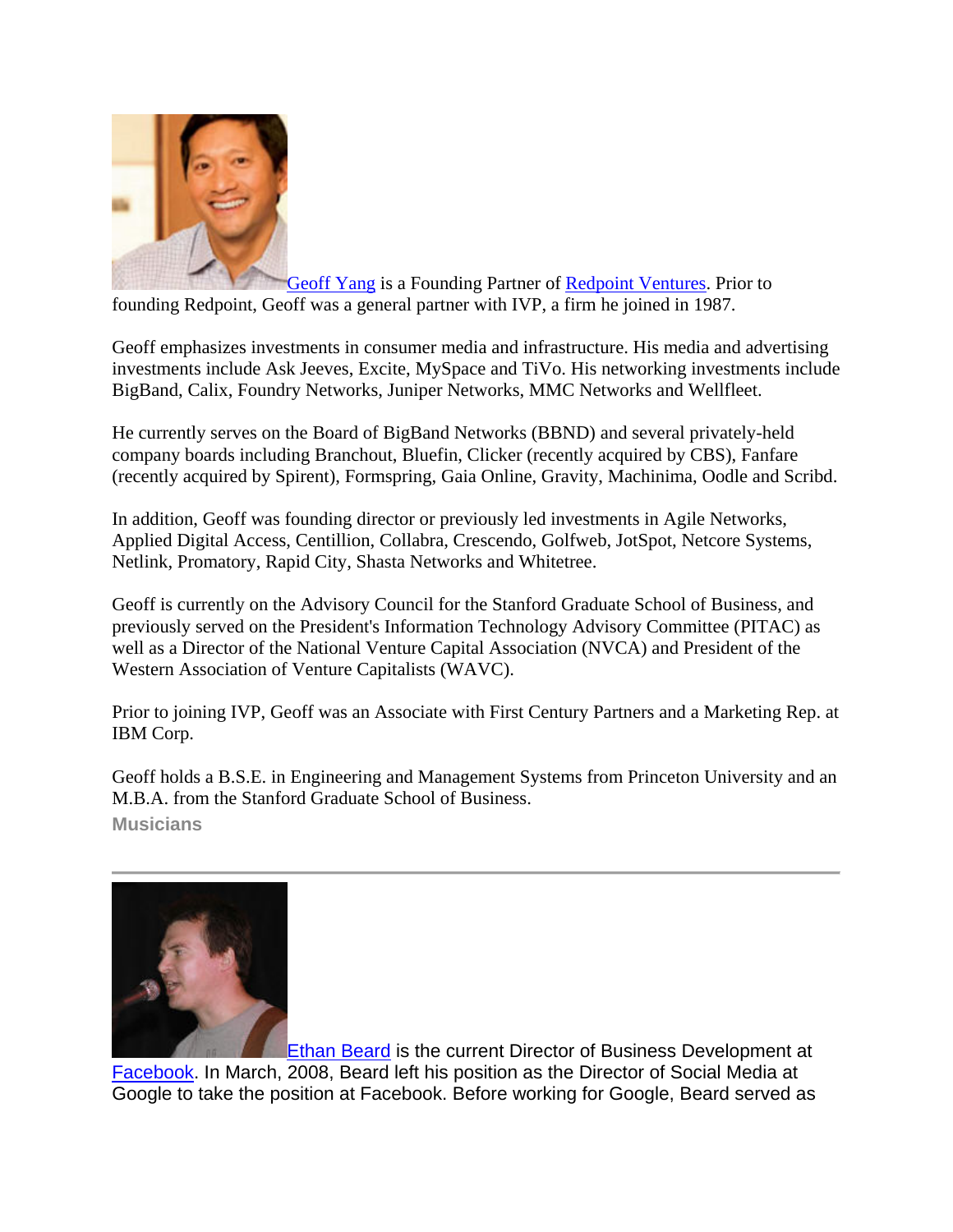Director of Business Development for MTV/VH1 Interactive, as well as Silicon Alley Venture Partners, Fountainhead Capital, and Bank of America.



**Tim Chang Tim** is a proven venture investor and experienced global

executive. He was named on the 2011 Forbes Midas List of Top 100 Dealmakers, was featured by The Deal as one of five emerging VCs to watch and by the AlwaysON Hollywood IT List recognizing technology leaders in the digital entertainment industry.

Tim invests in the mobile, gaming, digital media and enterprise applications sectors and co-leads Mayfield Fund's investment practice in China. Prior to joining Mayfield Fund, Tim spent five years as a Partner at Norwest Venture Partners. While at Norwest, he invested in the mobile, gaming and digital media sectors and established their investment practice in China and Asia Pacific. Prior to Norwest, Tim worked for Gabriel Venture Partners where he led their wireless and Asia Pacific practice.

Tim began his career in venture capital in 1999 during his time at Stanford Business School as part of the founding team of CTR Ventures, a venture accelerator in Tokyo focused on seed and early-stage mobile consumer applications for the Japanese market.

Tim holds an MBA from the Stanford Graduate School of Business, where he was an Arjay Miller Scholar, and an MS in Electrical Engineering/System Engineering and a BS in Electrical Engineering from the University of Michigan.



**Prashant Fuloria currently manages monetization products at** 

Facebook,including Facebook Ads and Facebook Credits. Prior to joining Facebook, Prashant worked at Google for over six years in several product management capacities, including early contributions to AdWords, building out Google's billing and payments products and managing all Google's products (search, ads, apps) for the Asia-Pacific region.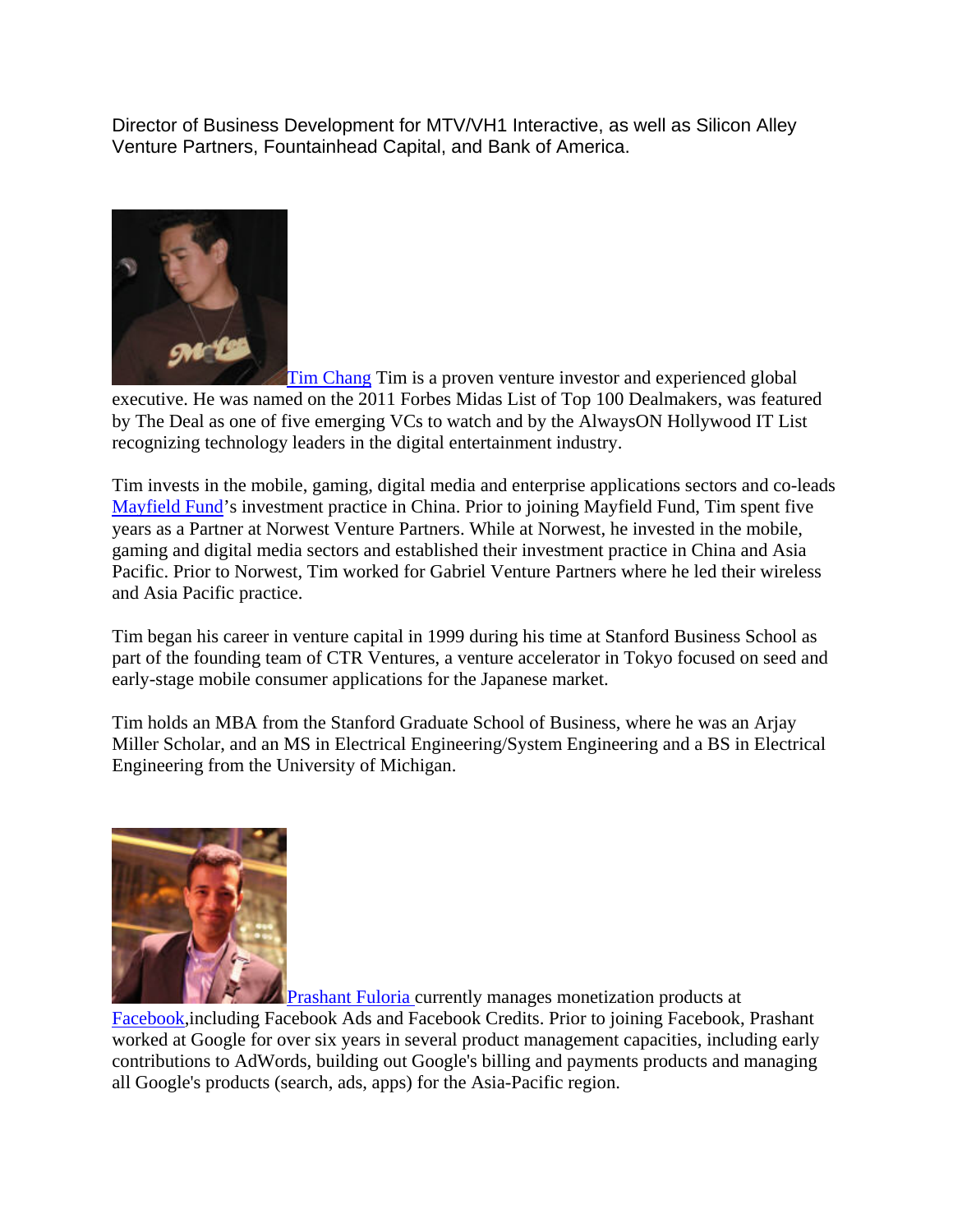Prior to Google, Prashant was an early employee at Closedloop Solutions, a provider of webbased financial planning and forecasting products that was subsequently acquired by Lawson Software (LWSN).



Philip Kaplan is an entrepreneur in San Francisco, California. Philip has founded several companies, including TinyLetter (email service provider, acquired by MailChimp), Blippy (a venture-backed social shopping company), AdBrite (a large ad network), F-dcompany.com, PK Interactive (software development company), and others.

In 2010, Philip was entrepreneur-in-residence at Charles River Ventures. Philip is the bestselling author of F'd Companies: Spectacular Dot-com Flameouts (Simon & Schuster). He is an active angel investor and advises several companies. Philip is on the board of advisors of Syracuse University.



**Raj Kapoor** is an entrepreneur, Internet industry pioneer and blogger (vcinme.typepad.com) . He invests in the online advertising, e-commerce, consumer internet/digital media and internet infrastructure services and software segments.

Prior to joining Mayfield, Raj was co-founder and CEO of Snapfish, a leading global online photo service. Raj orchestrated the sale of Snapfish to Hewlett-Packard in March 2005.

Prior to Snapfish, Raj was an executive at Excite@Home, where he led the company's ecommerce and broadband applications business, driving new music, entertainment and ecommerce initiatives. Raj also held positions in strategic planning, business development and product management in consumer interactive television services at Bell Atlantic Corporation, which is now Verizon.

Raj received an M.B.A. from Harvard Business School and a B.S. with honors in mechanical/robotics engineering from Carnegie Mellon University.

He serves on the Carnegie Mellon Silicon Valley Advisory Council and Harvard Business